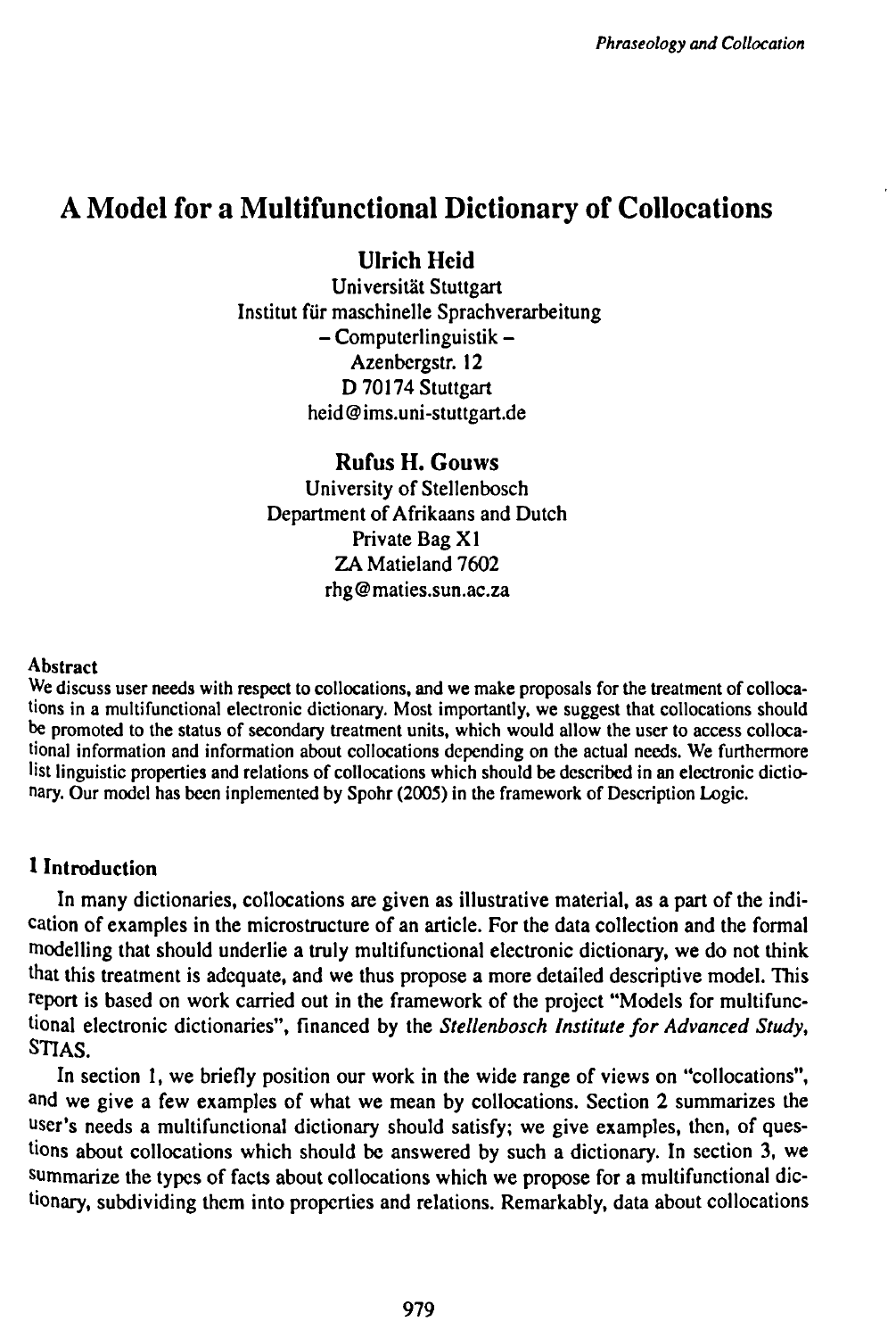tend to be highly relational. In section 4, we point to new ways of making accessible the data we are interested in.

## 2 Basic assumptions

Theoretical and applied linguistics, lexicography and computational linguistics use the term "collocation" in many different ways, and with partly overlapping, partly divergent definitions. Sabine Bartsch's recent overview of these different strands (Bartsch 2004: 27-78) covers qualitative and quantitative definitional elements; her working definition is also usable for the purpose of the present study (Bartsch 2004: 76):

*"Collocations are lexically and/or pragmatically constrained recurrent cooccurrences of at least two lexical items which are in a direct syntactic relation with each other."*

For the applied purposes of lexicography, we include in addition Hausmann's (2004) criterion of the presence, in the two-word co-occurrence, of an autosemantic base and a synsemantic collocate, i.e. of an element that receives its semantic interpretation only within the word combination (the collocate), whereas the other element (the base) can be interpreted without reference to the collocation. This view of collocations has been discussed and adopted among others in Evert (2005: 15-25), Heid (1998) and in the *Oxford Collocations Dictionaryfor Students ofEnglish,* OCDSE.

Other than the strictly frequency-based empiricist approach (Kjellmer 1994), we insist on the fact that there is a syntactic relationship in collocations. Table <sup>1</sup> gives a list of types for German, with examples and with a subdivision into base and collocate. Note that the types numbered 6 to 8 may be grouped under "verb+complement". Types for other Germanic and Romance languages are very similar.

| $N$ o,                   | Type                       | Base                 | <b>Collocate</b>   | Example                                  |  |
|--------------------------|----------------------------|----------------------|--------------------|------------------------------------------|--|
|                          | $N + Adj$                  | N                    | Adj                | tiefer Schlaf                            |  |
| $\sqrt{2}$               | $Adj + Adv$                | Adj                  | Adv                | tief rot                                 |  |
| $\overline{3}$           | $V + Adv_{AB}$             | ٧                    | Adv                | tief schlafen                            |  |
| $\overline{4}$           | $V + NP_{Add}$             | ٧                    | NP <sub>Ab1</sub>  | Bauklötze stannen                        |  |
| $\overline{\phantom{a}}$ | $\overline{V}$ + $N_{2uY}$ | $N_{S_4M}$           | ٧                  | $Frage + sich stellen$                   |  |
| $\overline{6}$           | $V + N_{Day}$              | $N_{D_{\lambda}y}$   | ٧                  | Anforderung + gentigen                   |  |
| $\sqrt{7}$               | $V + N_{O_Y}$              | $N_{O_{\mathbf{Y}}}$ | ν                  | Frage + aufwerfen                        |  |
| 8                        | $V + PPo$                  | $N_{\mu\nu}P$        | ٧                  | $\overline{zu}$ + Darstellung + gelangen |  |
| $\overline{9}$           | $V + Adj_{Pyl}$            | $Adj_{P}$            | V                  | verrückt spielen                         |  |
| 10                       | $N + N_{Gønstr}$           | N <sub>Clemmer</sub> | N                  | Einreichung des Antrags                  |  |
|                          | $N_{\text{shock}} + N$     | N                    | $N_{\text{quant}}$ | ein Schwarm Heringe                      |  |

Figure 1. Combination of categories and base- and collocate-features in German collocations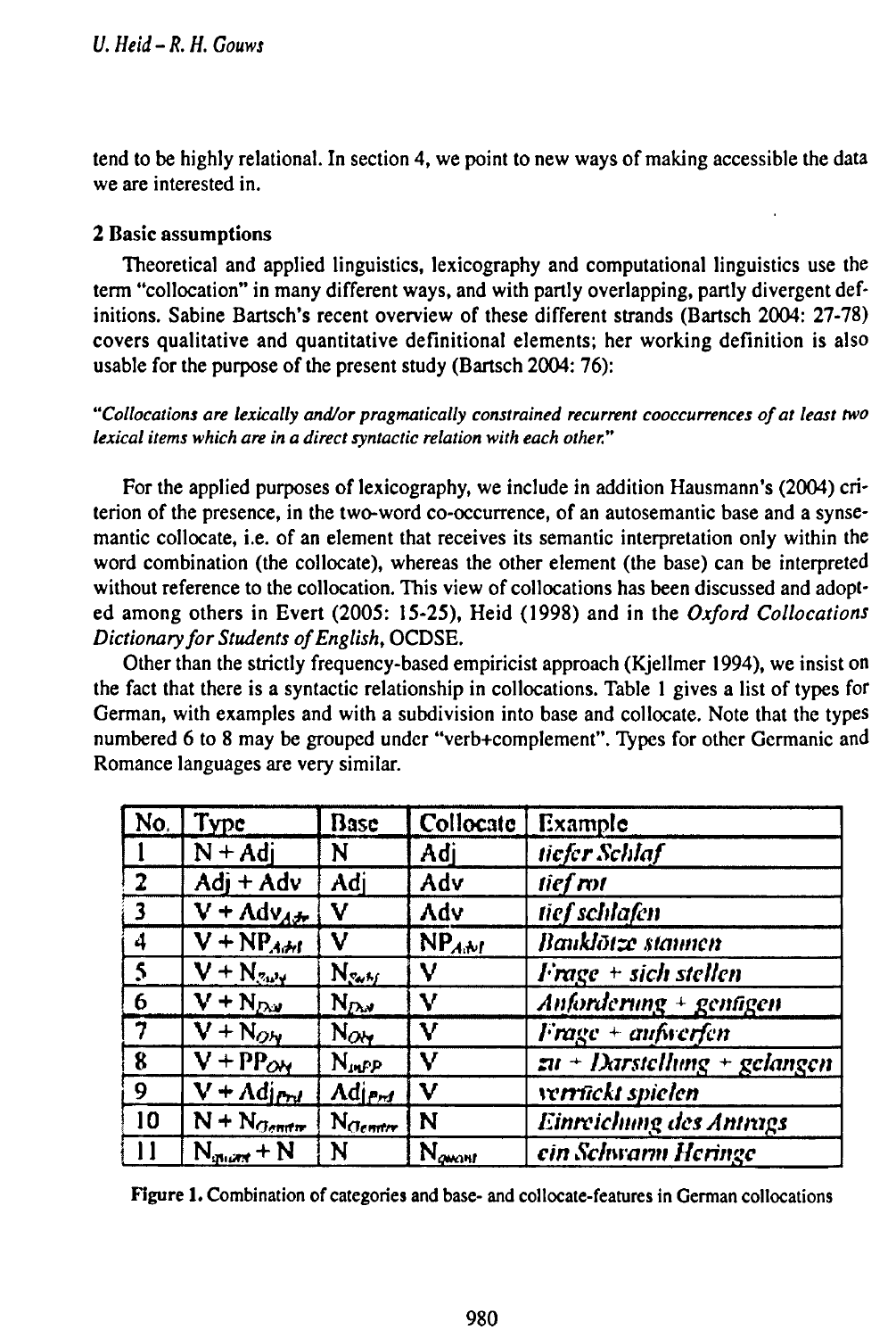## **3 Multifunctional dictionaries**

## *3.1 User needs and dictionaries*

**Lexicographers plan and compile dictionaries in terms of well-identified user needs and of dictionary functions needed to satisfy these needs. In a simplified way, one may distinguish between communication and knowledge-directed functions (cf. Bergenholtz/Tarp 2002): the former prevails when a dictionary assists its user to express himself or herself (production oriented) or to understand the language production of others (reception-oriented), whereas knowledge-directed functions are focused on learning new facts, about language or about the world. The presentation of the results of linguistic description, in dictionaries, is obviously affected by these needs and by the prevailing functions, and so is access to the data.**

**Hausmann (2004, 1989) has convincingly argued for major differences in the access to collocations depending on productive vs. receptive use: in a production dictionary collocations have to be placed under (and made accessible via) their bases, whereas access via the whole expression or via each of its elements should be made possible in a reception-oriented dictionary.**

## *3.2 Mult¡functionality: paper vs. electronic dictionaries*

**Obviously, users would be ideally served by dictionaries satisfying their exact needs; thus different types of dictionaries would be needed for different functions. This may lead to as many as eight bilingual dictionaries for a given language pair. Often, publishers however try to cover several kinds of needs with one single poly- or multifunctional dictionary, for example a monolingual dictionary intended for reception and (to some extent) for production. However, this practical view of multifunctionality has rightly been criticized as sometimes not really been adapted to the actual user's needs of the typical user and usage situation. In printed dictionaries, it is difficult to ensure a rapid and unimpeded access to microstructural entries included to assist the user in one of a number of functions for which the dictionary makes provision. To achieve this, a micro-architecure with clearly identifiable search-zones that accommodate the relevant entries is a prerequisite.**

**In the electronic medium, other than in paper dictionaries, a truly multifunctional dictionary (system) seems however to be possible. This is not only due to less severe space constraints, but especially also to a wide range of access possibilities and a different approach to typological features. We can imagine a large enough collection of linguistic data, along with the definition of "filters" (indeed seen like views onto a database) that would allow us to extract from the data collection those elements which are needed to satisfy a given kind of user with very specific needs and reference skills in a very specific user and usage situation. Along with this, we see a need for different kinds of layouts supporting the different ways of access to the data (access structures, in the terms of Hausmann/Wiegand 1989) mentioned above. A multifunctional electronic dictionary would then be based on Gouws' (2005) notion of "Mutterwörterbuch". Such a dictionary includes a combination of different dictionaries, with clear instructions to ensure access to the desired data.**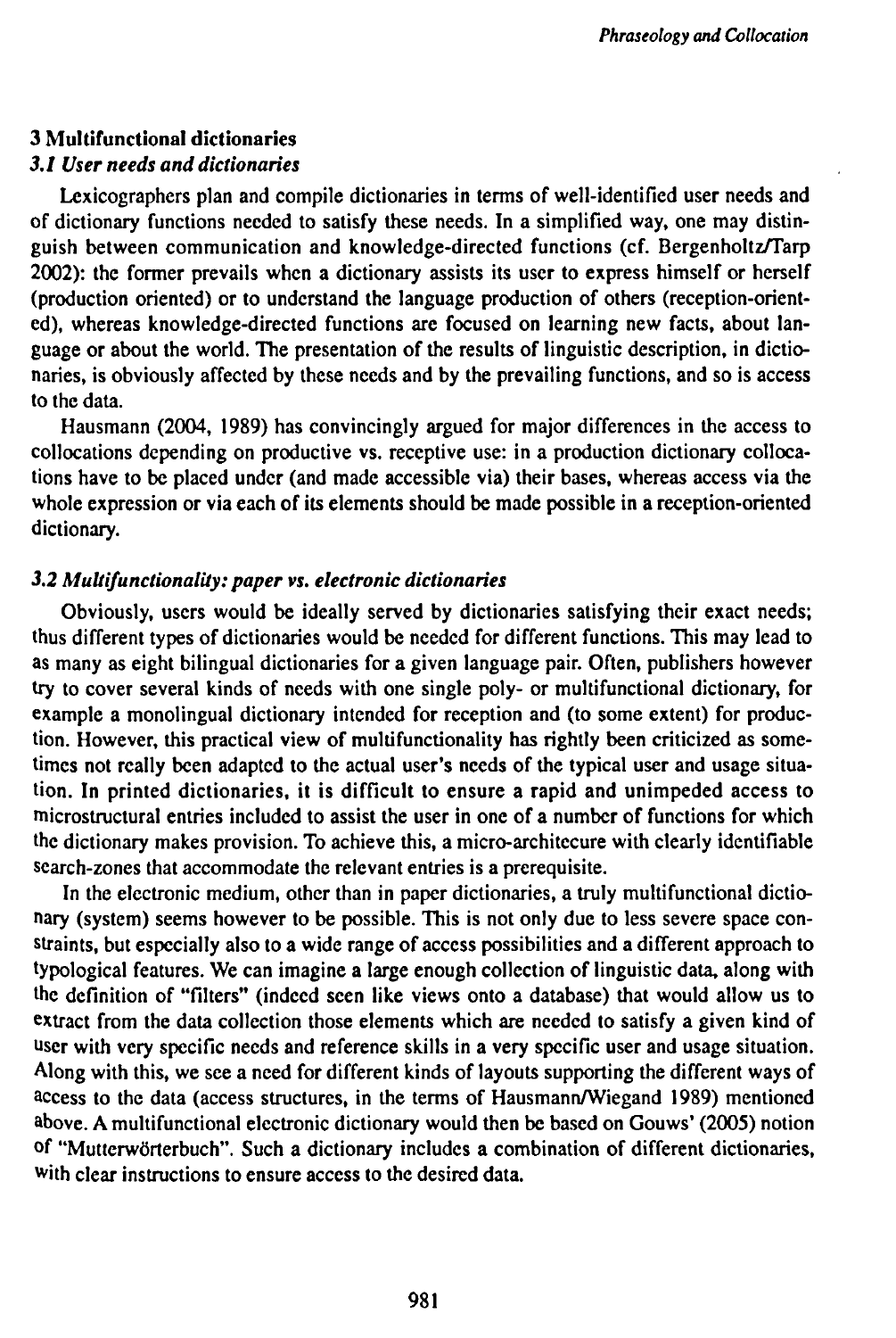## *3.3 Multifunctionality: Examples ofuser needs with respect to collocations*

In the following, we list a few possible needs of users with respect to collocations. The list is by no means (intended to be) complete, it is rather meant to show the range and divergence of such needs. A general list of usage types (covering the first two of our examples) can be found in Bahns 1996: 38s.

In a typical reception situation, especially when reading a foreign language, a user may come across a collocation, and he/she may not be able to clearly understand its meaning. This is not infrequent with what Tutin/Grossmann 2003 call "collocations opaques", such as FR *peur bleue* ("terrible fear"). As *peur* ("fear") is known to the user, he/she may look the collocation up s.v. *bleu,* being interested in a paraphrase of meaning, a synomym, or a translation. Their interest does however not go beyond these types of information.

A completely different situation is found in text production. Writing about the tax return he/she still has to "do", the user wants to know whether the right verb is *do, make, file, submit* or *deliver?* Under *tax return,* the dictionary should provide the appropriate verb, its syntactic construction, etc.

In another writing situation, the need for a collocation may even be evident form the start-To produce a German equivalent of the French sentence in (1), knowledge of the equivalence in (2) is useless, because of syntactic incompatibility of the verb *erinnern* and the intended syntactic construction in the translation (3), a passive, where *Geschwindigkeitsbegrenzungen* is a subject:

- *1. ces limitations de vitesse sont signalées à l'avance et rappelées aux conducteurs par une signalisation laterale*
- *2. rappeler qc à qn.* <-» *jemanden an etwas erinnern*
- *3. Diese Geschwindigkeitsbegrenzungen werden im Voraus bekanntgegeben und...*

Under *erinnern,* the dictionary should provide (potentially collocational) synonyms which have a syntactic valency pattern such that the thing someone is reminded of can be a passive subject. This is true of*jemandem etwas in Erinnerung rufen,* a collocation which is passivizable (... *und sie werden den Fahrern durch Streckensignale in Erinnerung gert(fen).* In this case, the dictionary user is interested in the syntax of the collocation, its morphosyntactic form (no article), its register and style, etc. Ideally, a bilingual dictionary would offer such information, accessible from *rappeler.*

#### *3.4 Collocations: towards treatment unit status*

The last usage scenario above is interesting in different respects. First, because of the non-standard access path (via a synonym relation from a "single word item"). Second, and equally important, because of the fact that a collocation here is in the centre of the search. In most dictionaries, collocations come as illustrative material, in the microstructure of an entry devoted to one of its two components. Here, however, it should be "promoted" to the same headword status as "normal" lemmata: what is needed, is information about the collocation, not only its mention. The collocation becomes a fully-fledged lexicographic treatment unit.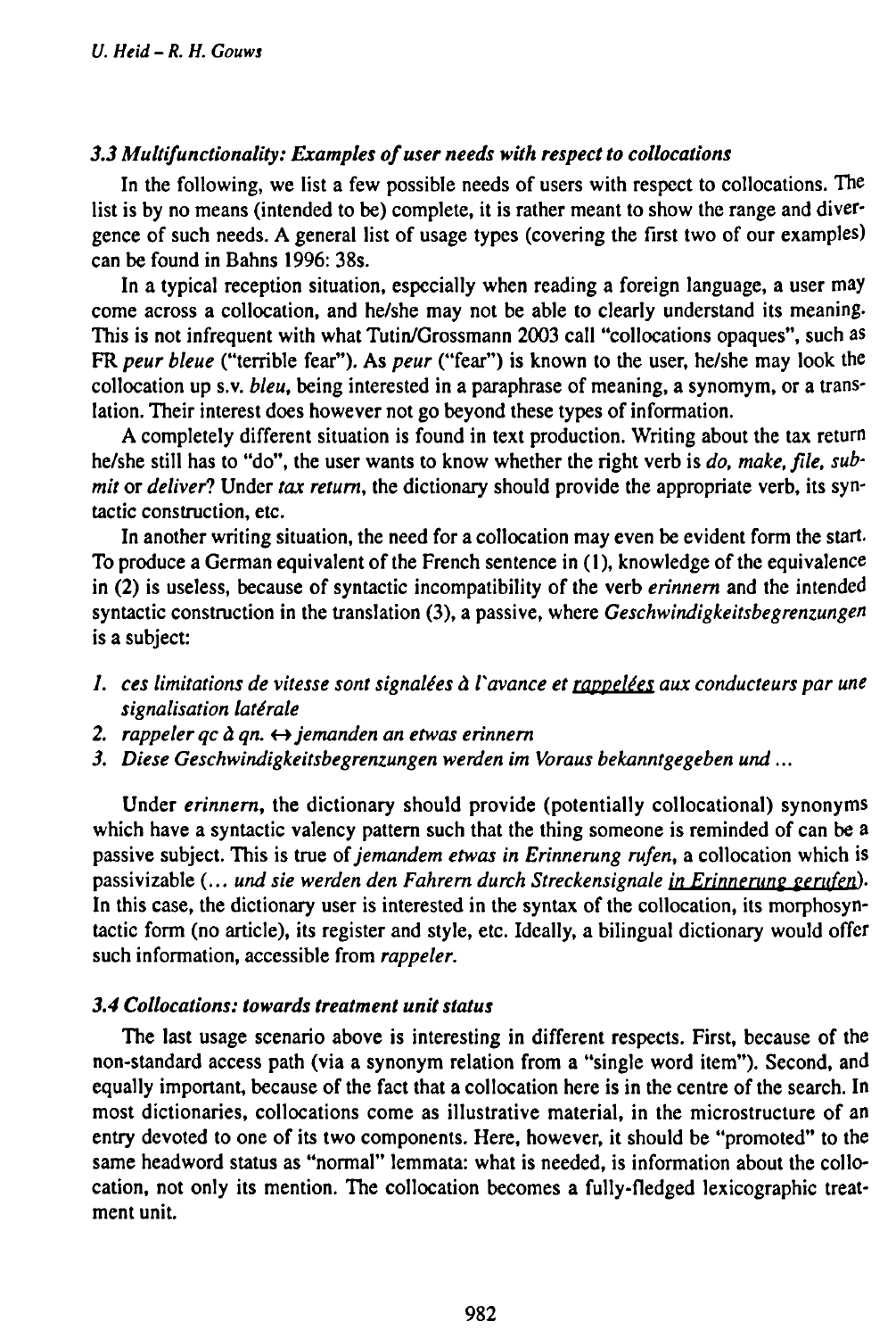This seems to show that an electronic dictionary should allow the user to decide how much information about **a** given linguistic object (e.g. **a** collocation) he/she wants to see, and a collocation that may be presented as an illustrative example for one use, may well be promoted to a lemma-like status in another usage situation. Procedures of non-lemmatic addressing can elevate the collocation to much more than merely an illustrative entry. Thus collocations should be *second level treatment units,* which can be accessed without going through a macrostructural treatment.

# **4 Data about collocations: A wider view**

With **a** view to computational modelling, we distinguish two kinds of data about collocations, namely (1) their properties at different levels of linguistic description and (2) the relationships they have with other lexical items.

## *4.1 Properties ofcollocations*

Some of the linguistic properties of collocations have often been discussed in the literature; we list the main properties in the following.

- *¡' Category combination and distribution ofbase and collocate:* Both are needed to allow for efficient access to collocation; see the table in figure <sup>1</sup> above for examples.
- 2. *Grammatical category ofthe collocation as a whole:*

Some collocations can be interpreted as having as a whole a grammatical category, which makes them paradigmatically exchangeable with other expressions, e.g. synonyms, be they single word units or collocations or idiomatic expressions. For example, verb+adverb-collocations obviously are exchangeable with simple verbs *(tief* + *schlafen*  $\leftrightarrow$ *schlafen, dormir à poingsfermés).*

•?• *Preferences with respect to morphosyntax and distribution:*

To be able to correctly insert collocations into a sentence context, users must know about morphosyntactic preferences of these collocations, e.g. with respect to number, determination (definite, indefinite, null article), modification of the noun group in noun+verbcollocations, number of the noun in noun+adjective-collocations, etc. As most such preferences are more tendencies than categorical values, ideally a percentage, with respect to a given corpus (or to different corpora) should be given. In English, *high hopes* prefers the plural; in German, the collocation *Veto+einlegen* ("to veto") prefers **a** possessive determiner: *ein Veto einlegen.* More examples of such cases are given in Evert et al. 2004, Heid/Ritz 2005, Ritz 2005 etc. Distributional examples (preference to appear in participle form, in a relative clause etc.) have been discussed by Siepmann 2005: 433s, Siepmann 2003: 244s.

*4- Syntactic subcategorization:*

Many noun+verb-collocations, especially support verb constructions, are characterized by the fact that the noun is the predicate (and the verb only serves to insert the predicative noun into the sentence). However, this "inheritance" is not present in all collocations, and thus, a description in terms of syntactic (and ideally semantic) subcategorization is need-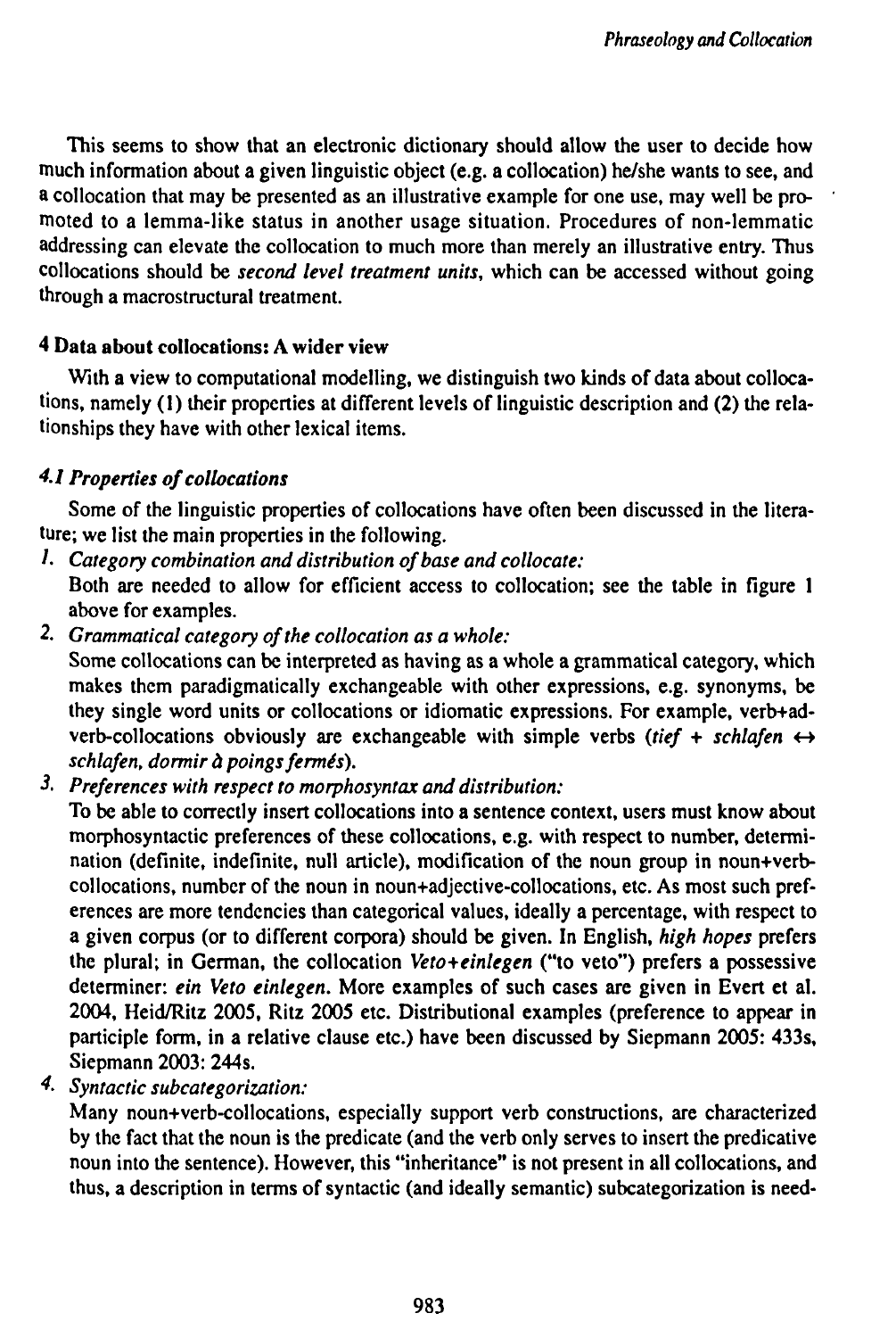**ed. We favour a three-layered representation which distinguishes grammatical categories (NP, AP, VP), their grammatical functions (e.g. subject, direct object, etc.) and their semantic roles. For the latter, we find a frame semantic classification useful, but other ways of denoting and distinguishing the semantic roles (be it I, II, III, as in the ECDS) are sufficient for the purpose.**

**This allows the user to get a clear picture of the relationships between syntactic complements and semantic roles in the syntactic environment of collocations. If a similar "valency" description is used for synonymous single word items, the relationships between single word and multiword items can be read off the data. Figure 2 gives a simplified overview of a few examples.**

| Predicate/Collocation | Valency                  |                  |                 |
|-----------------------|--------------------------|------------------|-----------------|
| propose               | <b>SUBJ</b><br><b>NP</b> | OBJ2<br>NP       | to-XCOMP<br>INF |
|                       | <b>SENDER</b>            | <b>ADDRESSEE</b> | <b>TOMC</b>     |
|                       | <b>SUBJ</b>              | $10 - POBI$      | to-XCOMP        |
| $make + proposal$     | NP                       | PP(to)           | INF             |
|                       | <b>SENDER</b>            | <b>ADDRESSEE</b> | <b>TOMC</b>     |
|                       | <b>SUDJ</b>              | from-POBJ        | to-XCOMP        |
| $get + proposal$      | NP                       | PP(from)         | <b>INF</b>      |
|                       | ADDR.                    | <b>SENDER</b>    | TOMC            |

**Figure 2. Related single and multiword predicates**

*5. Semantic annotation:*

**The semantic classification of collocations has been much discussed in the literature (cf. in particular work in the paradigm of Meaning \*-» Text-Theory, such as the ECDs (Mel'cuk et al. 1984)). For production purposes, such a description is vital, even though typical contextualized examples often may already give good hints. An approach like Mel'cuk's Lexical Functions is certainly suited for this purpose. In this paper, we deliberately concentrate on other topics which have been less analyzed.**

*6. Pragmatic marks:*

**Not only the collocation as a whole, but also certain aspects of its use (e.g. specific morphosyntactic forms) may be marked with respect to style, register, region or time. We thus foresee a marking on the collocation as a whole (two unmarked words could be combined into a marked collocation, as is the case with Afrikaans** *voordrag* **+** *lewer* **(give+talk), which is formal, even though both elements are unmarked), on its elements, and on its morphosyntactic usage properties.**

**All of the above can be modelled as simple attributes of the collocations, with an attribute name and a value (possibly a quantified one, in the case of preferences).**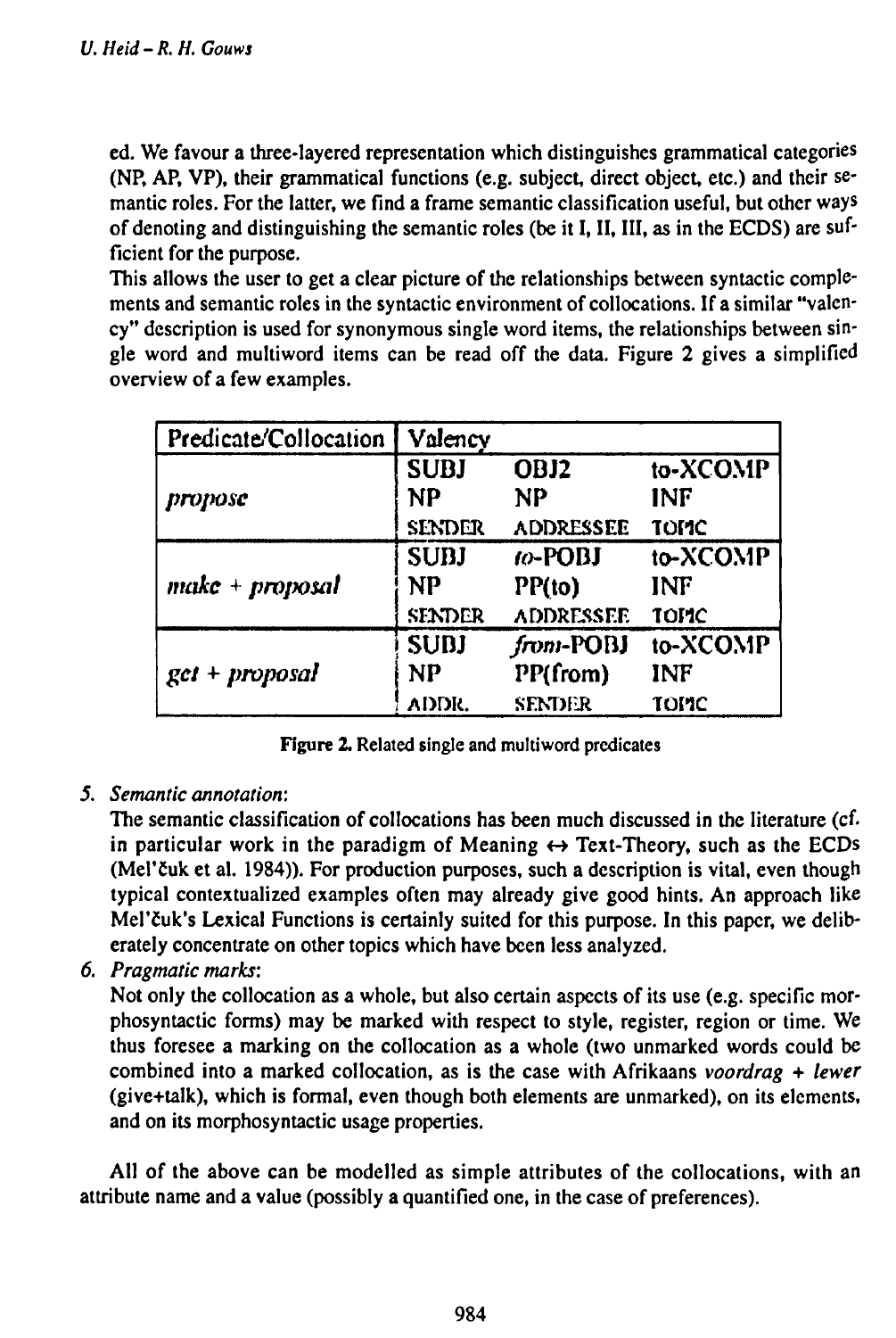# *4.2 Relations and links between collocations and single word lexical items*

If we accept that collocations are treated on the same foot as "single word items", we also need to foresee a set of relations between collocations and single words or multiwords. In fact, the synonymy discussed above between *erinnern* and *in Erinnerung rufen* is an instance of this phenomenon.

More generally, we expect the following relations to be modelled in a multifunctional dictionary:

/. *Lexical semantic relations involving collocations:*

These relations include synonymy, antonymy, possibly other (e.g. taxonomic) relations. Together with the subcategorization description discussed above, this relational description provides access to the paraphrasing potential of collocations. We assume that there are lexical semantic relations which involve collocations. Obviously, this view presupposes that collocations have the same status as single word lexemes; then, the (quasi) synonymy of *[to] propose* and *[to] make* a proposal can be postulated. We prefer the classification as quasi-synonymy, as there isn't a full identity between the two expressions.

*2. Morphological relations:*

Both, collocates and bases may entertain morphological (i.e. word formation) relations with other words. Being able to relate the collocations accordingly adds to the text production and paraphrasing use of the dictionary. The following are a few examples:

• Word formation relations between collocates:

*Antrag einreichen* (submit + proposal), *Einreichung des Antrags,*

*Antragseinreichung, Antragseinreicher,* etc.

• Word formation relations between bases:

*cause einlegen - Rauchpause/Denkpause/Atempause/Mittagspause/... einlegen.*

Note that less frequent morphologically related collocations may not require a full entry in the dictionary; a classified link to the most frequent collocation (e.g. from *Mittagspause einlegen* to *Pause einlegen)* may be sufficient. Relations of the first type may also lead to additional quasi-synonymy relations, as e.g. *Antrag einreichen* and *Einreichung des Antrags* are very closely related.

*3. Combinations of collocations:*

The analysis of large amounts of text tends to throw up longer sequences of words of unexpectedly high frequency. Some of these are collocational chains (Hausmann 2004) or combinations of collocations which share a base ("collocational clusters", Spohr 2005). If these are particularly frequent, they may usefully serve to illustrate common uses of their component collocations (and they need to be linked with those), thereby providing additional "context". Examples:

• *scharfe Kritik üben* (collocational cluster: "criticize massively", *scharfe Kritik* + *Kritik üben;* shared base: *Kritik, ci.* Heid 1994:231, and with acquisition techniques, Zinsmeister/Heid 2003);

• *eifersüchtig über seine Rechte wachen (eifersüchtig wachen über* + *über seine Rechte wachen; wachen über,* collocate of *Recht* and base of *eifersüchtig;* collocational chain).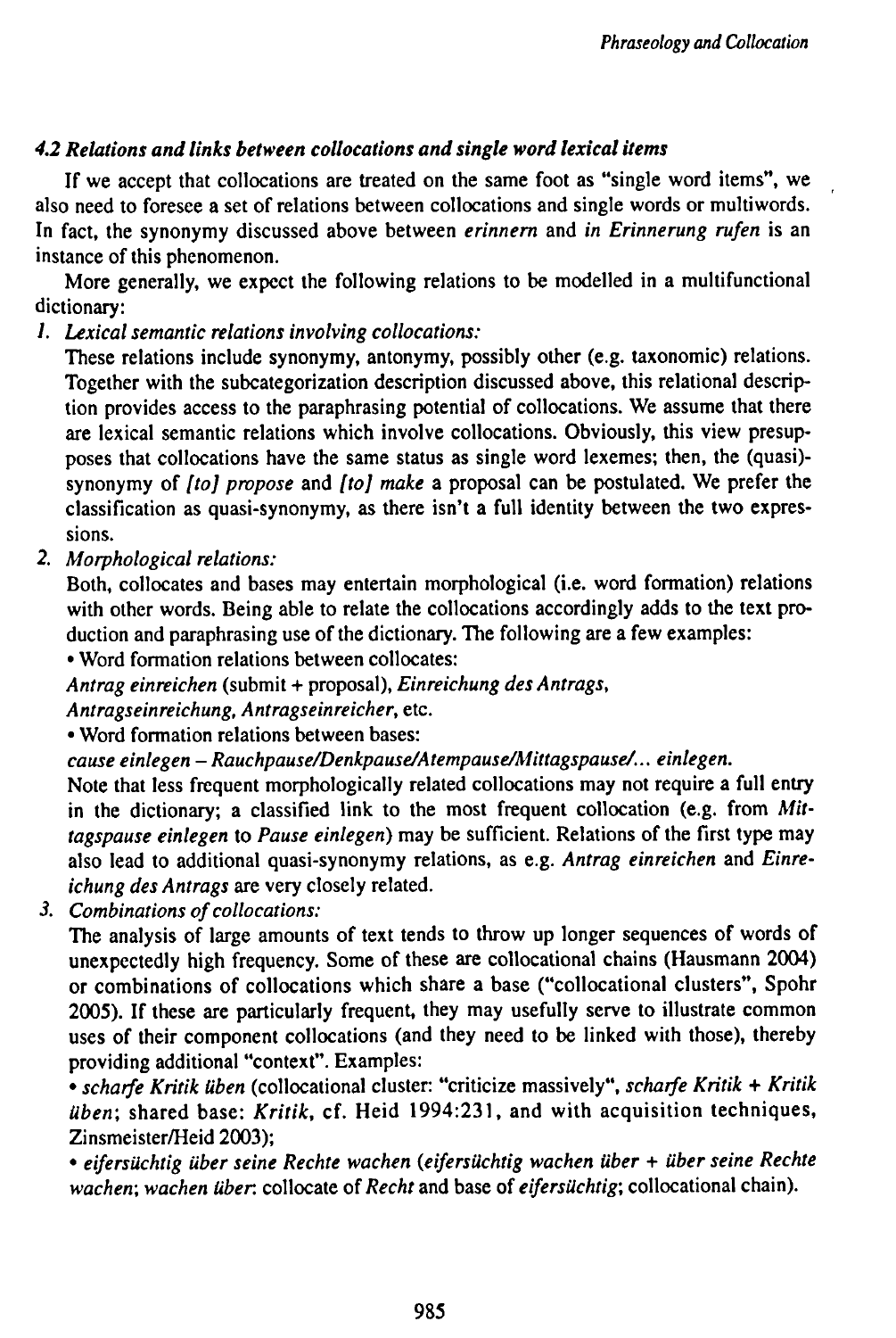*4. Links between collocations and their components:*

Obviously, collocations should be linked with the entries of their components; ideally, such links should lead to readings of base and collocate, rather than to lemmas; or, if this is impossible, they should link to **a** specific collocational reading of the collocate.

#### **5 Accessing data in an implementation of the model**

We have encoded a small collocation list (ca. 1000 German collocations) in the description logic formalism OWL-DL (Spohr 2005, Spohr/Heid 2006), following the descriptive model discussed in section 3. OWL-DL was chosen because of its usefulness for consistency checking, its inferencing capacity, and its well-understood formal properties (decidability, monotonicity).

We distinguish between a model of descriptions (meta model of data categories and allowed types of linguistic descriptions) and a lexical model which contains lexical entities. Properties and relations can be directly expressed in OWL-DL, and the formal features of the relations (transitivity, symmetry, existence of an inverse) can be defined in **a** simple way; thus we distinguish between full synonymy (symmetric and transitive) and quasi-synonymy (symmetric, but not transitive). Class hierarchies of properties and of relations can be used in underspecified queries, e.g. when lexical objects (of any type) are searched for that are in some sort of morphological relation (be it derivational or compounding) with a given collocation element. As the DL model of the lexicon is, formally speaking, a graph, queries to the lexicon can be formulated as searches for (partial) graphs. This allows us to formulate queries of any degree of specifity, and combining any partial information about a (set of) collocation(s).

The specific problem explained above, in section 2.2, with French-German translation, can be seen either as **a** query in a German monolingual dictionary ("give me **a** synonym of any kind, single word or multiword, of *erinnern,* where the participant denoting the object remembered can be a syntactically realized as passive subject"), or, if two monolingual dictionaries are combined to form a bilingual one (cf. Spohr/Heid 2006), as **a** query for a German equivalent of *rappeler* with the above mentioned constraints.

Both queries do not (necessarily) start from an element of the collocation, but rather from a potential synonym *{erinnern)* or its equivalent *{rappeler).* Besides the synonymy relation, they involve syntactic constraints (syntax/semantic mapping). A user of a printed collocations dictionary would have to read through the whole article of, say, *Erinnerung,* to find an appropriate collocation. The design we propose for our electronic dictionary allows us to search the respective data directly.

#### **6 Conclusions and future work**

We have outlined requirements and data types for **a** multifunctional collocation dictionary. Our model goes beyond existing collocational dictionaries, both printed (e.g. OCDSE 2002, because of the relational component) and electronic (DAFLES does not link collocational and morphological information, except via the headword; ELDIT has no way to promote collocations to the level of treatment units, and DICE has no morphological and few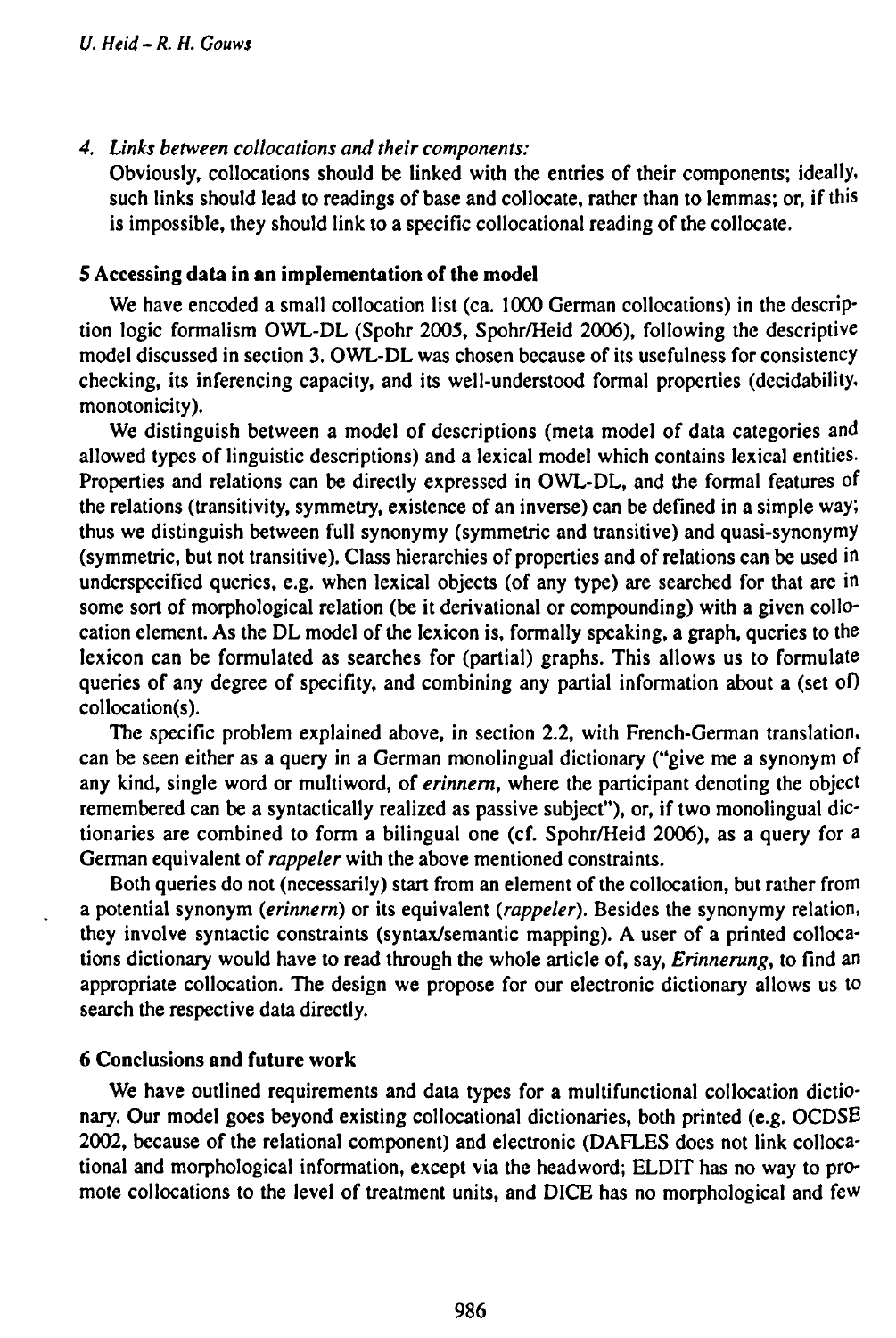**lexical semantic relations). In addition, searching the possibilities are more limited in the electronic dictionaries mentioned. They provide access by the base, by Lexical Functions (DICE, DAFLES) and by category combinations (DICE). Our proposal is closest to Mel'cuk's ECDs and to their implementation in the DiCo/LAF model (cf. e.g. Steinlin 2004), but it does not, for the moment, keep track of a semantic classification of collocations. Unfortunately, a direct comparison is difficult, as the DiCo data model is not fully published; it emphasizes however as well word-formation relationships around the keywords it contains; it is not clear to us how far DiCo/LAF keeps track of word-formation relations within collocations.**

**Our proposal is in line with the (rather general) guidelines of EAGLES and Xmellt (Calzolari et al. 2002), which suggest a similar modeling of syntactic subcategorization. The standards are obviously not as detailed with respect to collocational description as our proposal, which is in intended to serve a wide variety of usage situations and user types.**

**As the tests with a small set of collocations have proven successful, we intend in the future to broaden the collocational fragment covered by using results from semi-automatic data extraction from large corpora (cf. Ritz 2005). In addition, a tighter integration with lexical data for single word items is planned, for example with data on syntactic subcategorization. The data model will be completed with proposals for user-friendly query. In addition, procedures for feeding data from the dictionary into NLP applications will be prepared.**

#### **References**

**A. Dictionaries**

- **Kjellmer, G. (1994),** *A dictionary ofEnglish collocations.* **Based on the Brown corpus, (Oxford: OUP), 1994, (3 vols)**
- **Mel'cuk, I. A., Arbatchewsky-Jumarie, N., Elnitsky, L., lordanskaja, L., Lessard. A. (1984),** *Dictionnaire explicatifet combinatoire du/rançais contemporain. Recherches Lexico-Sémantiques.* **(I) Montreal 1984; vols. II, III et IV since.**
- **OCDSE (2002), Crowther, J. et al.,** *Oxford Collocations Dictionary for students ofEnglish,* **(Oxford: Oxford University Press) 2002.**
- **DAFLES, Dictionnaire d'Apprentissage du Français Langue Étrangère ou Seconde: http://www.kuleuven.ac.be/ilt/dafles.htm**
- **DICE, Diccionario de Colocaciones del Español: http://www.dicesp.com/**
- **DiCo, Dictionnaire en Linge de Combinatoire du Français: www.olst.umontreal.ca/dicouebe/**
- **ELDIT, Elektronisches Lernerwörterbuch Deutsch-Italienisch: www.eurac.edu/Eldit**

#### **B. Other Literature**

- **Bahns, J. ( 1996),** *Kollokationen als lexikographisches Problem. Eine Analyse allgemeiner und spezieller Lernerwörterbücher des Englischen,* **(Tübingen: Niemeyer), 1996,** *Lexicograpluca Series Maior 74.*
- **Bartsch, S. (2004),** *Structural andfunctional properties of collocations in English,* **A corpus study of lexical and pragmatic constraints on lexical co-occurence, Tübingen, Narr.**
- **Bergenholtz, H., Tarp, S. (2002), 'Die moderne lexikographische Funktionslehre. Diskussionsbeitrag zu neuen und alten Paradigmen, die Wörterbücher als Gebrauchsgegenstände verstehen'.** *Léxicographica* **22 (2002), pp. 145-155.**
- **Calzolari, N., Fillmore, C. L, Grishman. R., Ide, N., Lenci, A.. McLeod, C. Zampolli, A. (2002), 'Towards best practice for multiword expressions in computational lexicons' in** *Proceedings ofthe Linguistic Ressources and Evaluation Conference 2002,* **Las Palmas de Gran Canaria, Spain 2002, pp. 1934-1940.**